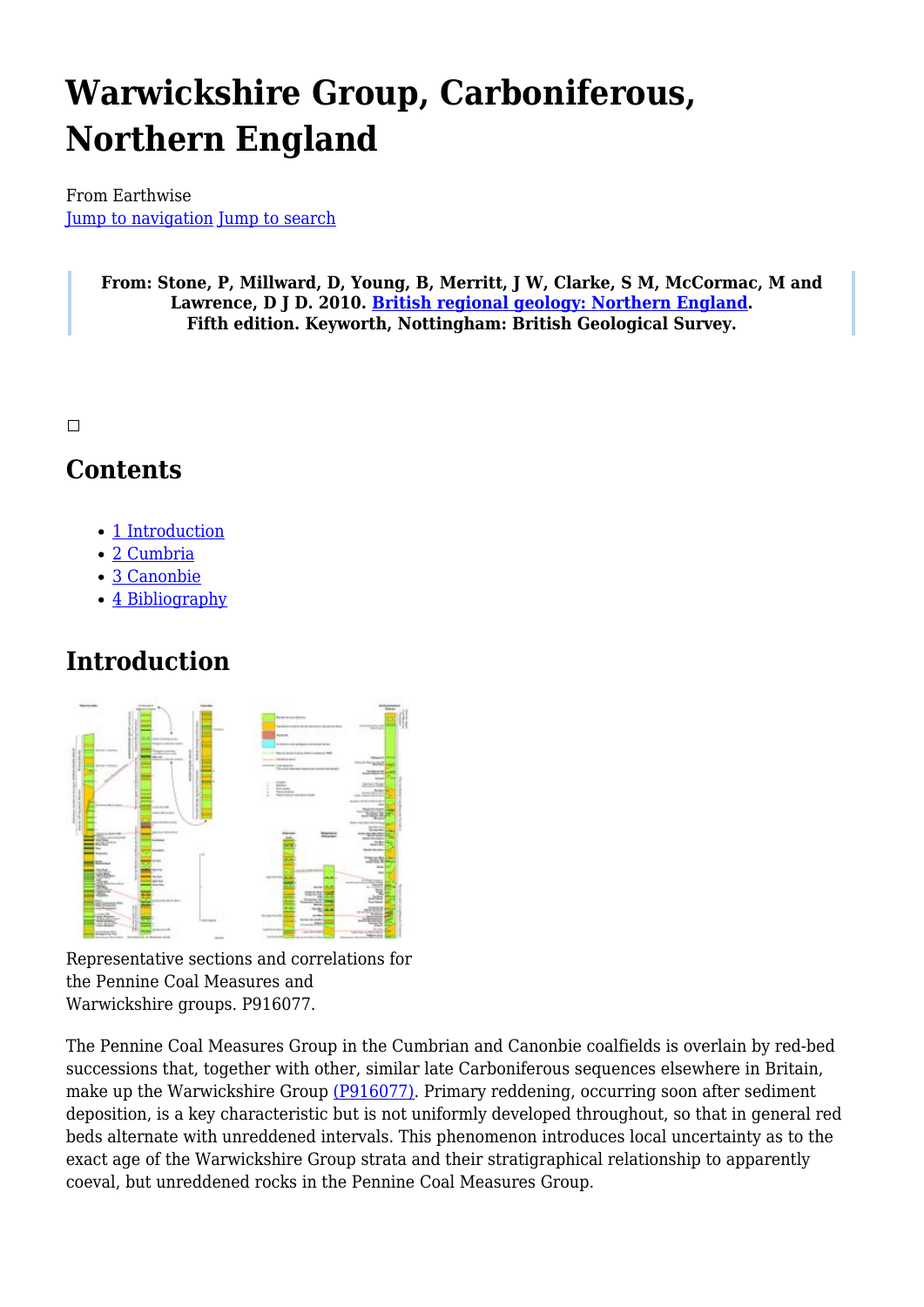# **Cumbria**

In Cumbria, a red-bed succession at least 300 m thick forms the Whitehaven Sandstone Formation. The lithology and sedimentological character distinguish it from the underlying Pennine Coal Measures Group, and its base changes stratigraphical level with respect to coal seam and marine band marker horizons therein.

The most prominent part of the succession is the 100 m or more of pink to red sandstone that forms coastal cliffs at Whitehaven and can be seen in small quarries and natural exposures over much of the central Cumbrian Coalfield. Also included in the formation are 200 m of more lithologically varied, finer-grained red-beds that have been described from two boreholes, at Frizington Hall (NY 019 171) and Millyeat (NY 023 178), and also form small exposures in the valley of the Dub Beck (NY 022 175). This succession, the Millyeat Member, contains thin interbeds of *Spirorbis* limestone, coals, mudstone and sandstone. With the exception of these thin limestone beds, the Whitehaven Sandstone Formation in west Cumbria is all but barren of fossil material. Nonspecific plant remains have been reported, along with the occurrence of the zonal bivalves, *Anthraconauta phillipsi* and *A. tenuis*. This assemblage suggests, but does not prove, a Bolsovian or Westphalian D age for the upper part of the formation. In the northern sector of the Cumbrian Coalfield, a Westphalian D, *Tenuis* Zone bivalve fauna, is found in similar, but more fossiliferous, strata in the Cockermouth area.

The lower part of the Whitehaven Sandstone Formation was laid down in a major braided river system that flowed across the area from the north-east. It carried a voluminous and coarse-grained sediment load of different character to that found in Pennine Coal Measures sandstones. Between the fluvial channels were limited areas of coal swamp, showing that the environment was not, at that stage an arid one. Later, the major river system either switched to another location or the sediment supply became restricted; minor river channels continued to deposit laterally impersistent sandstone beds but deposition of fine-grained sediment in interdistributary or lacustrine environments became dominant. Coal-forming conditions occasionally developed, but a change to a drier climate is indicated by the presence of the *Spirorbis* limestone beds, which formed in shallow and welloxygenated lakes, possibly brackish due to high evaporation rates.

The Whitehaven Sandstone Formation is faulted against unreddened strata of the Pennine Coal Measures Group, suggesting that reddening was a relatively early process. It seems most likely to have occurred during permeability-controlled, late Carboniferous diagenesis. Whether the process began during a syndepositional change to an arid, oxygenating environment or was accomplished during postdepositional Variscan uplift, remains an open question.

# **Canonbie**

At outcrop, about 290 m of the Warwickshire Group red beds are almost continuously exposed along the banks of the River Esk, but the maximum proved thickness is up to about 530 m, which occurs in the Becklees Borehole close to the central axis of the Solway Syncline. Seismic reflection data indicate that elsewhere in the centre of the syncline the group could be up to about 700 m thick.

Three formations have been recognised within the group, each with distinctive geophysical log signatures that allow them to be readily correlated in the subsurface. The lowermost, Eskbank Wood Formation ranges in thickness between 145 and 175 m. The base of the formation is diachronous, marked by the repeated alternations of grey and primary red-bed strata. Where no core or core descriptions exist, it is difficult to determine the position of this change and it is suggested that the base is taken at the top of the High Coal, which forms a prominent marker horizon. The formation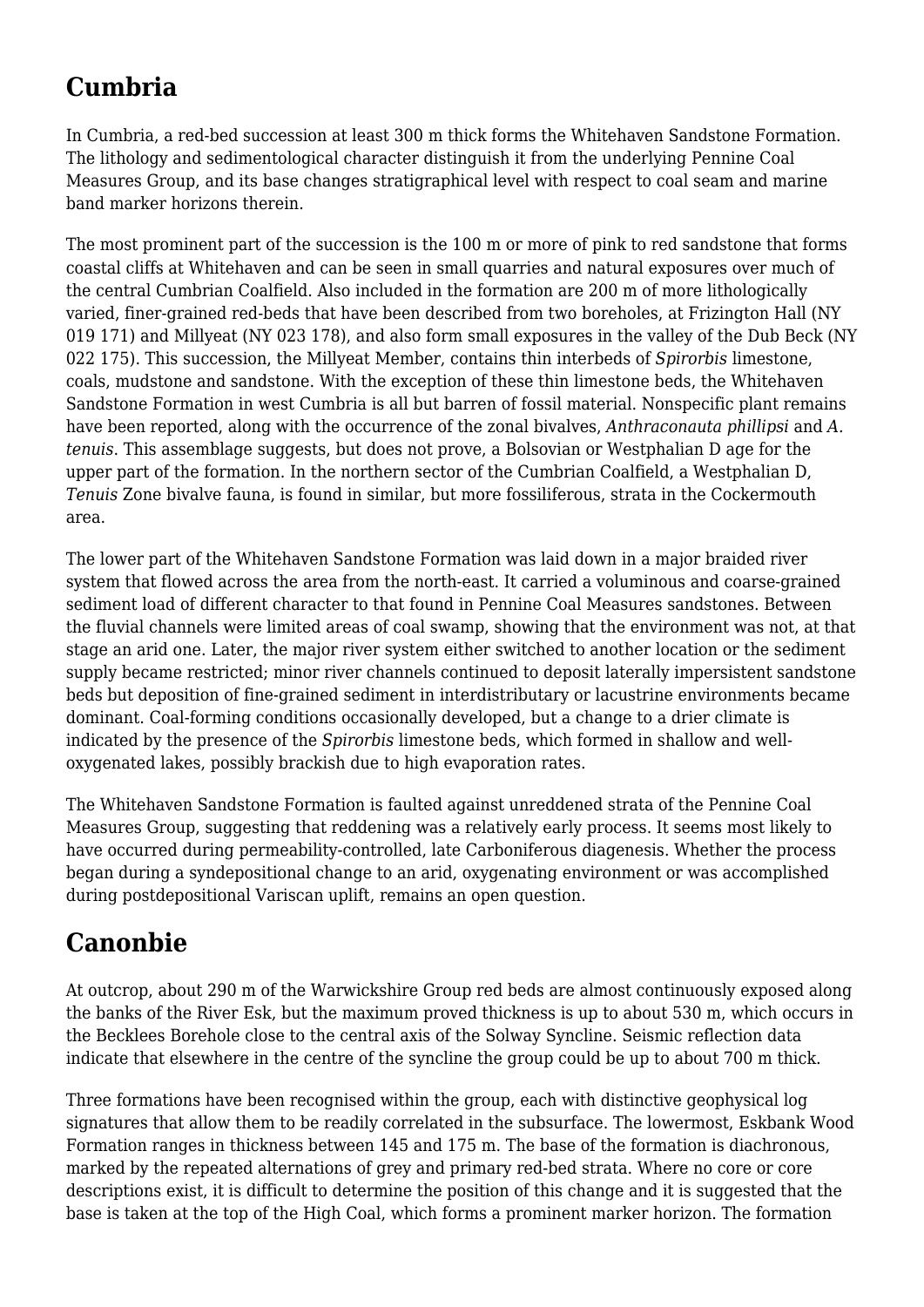comprises red mudstone, with some fine-to medium-grained sandstone, calcrete palaeosols, thin beds of *Spirorbis* limestone and *Estheria*-bearing mudstone. The overlying Canonbie Bridge Sandstone Formation ranges in thickness from 131 to 154 m. The base of the formation is sharp, marked by the incoming of thick units of medium-and coarse-grained cross-bedded channel sandstone. A noticeable feature of these sandstones is their greenish grey colouration, which can be related to the presence of abundant lithic grains. The Becklees Sandstone Formation is the highest unit recognised from the Warwickshire Group of Canonbie and is overlain unconformably by Permian strata. Its full thickness is not known, but up to 200 m are proved in the Becklees Borehole. This fine-grained sandstone has a distinct orange-brown colouration.

Warwickshire Group sedimentation in the Canonbie area largely took place on a well-drained alluvial plain, and was characterised by an early, primary oxidation of the strata. Large braided river systems were common features of the alluvial plain, with palaeocurrent data from the Canonbie Bridge Sandstone showing that the rivers flowed towards the north. Overbank and floodplain mud was deposited between the river channels, where soils were able to form during intervals with low rates of aggradation. The youngest Warwickshire Group strata seen in the Canonbie Coalfield are probably typical of what covered most of northern England prior to late Carboniferous folding and uplift.

# **Bibliography**

Arthurton, R S, Gutteridge, P, and Nolan, S C (editors). 1989. The Role of Tectonics in Devonian and Carboniferous Sedimentation in the British Isles. *Occasional Publication of the Yorkshire Geological Society*, No. 6.

Barclay, W J, Riley, N J, and Strong, G E. 1994. The Dinantian rocks of the Sellafield area, West Cumbria. *Proceedings of the Yorkshire Geological Society*, Vol. 50, 37–49.

Bott, M H P, Swinburne, P M, and Long, R E. 1984. Deep structure and origin of the Northumberland and Stainmore troughs. *Proceedings of the Yorkshire Geological Society*, Vol. 44, 479–495.

Burgess, I C. 1986. Lower Carboniferous sections in the Sedbergh district, Cumbria. *Transactions of the Leeds Geological Association*, Vol. 11, 1–23.

Calver, M A. 1968. Distribution of Westphalian marine faunas in Northern England and adjoining areas. *Proceedings of the Yorkshire Geological Society*, Vol. 37, 1–72.

Cleal, C J, and Thomas, B A. 1996. British Upper Carboniferous Stratigraphy. *Geological Conservation Review Series*, No. 11. (Peterborough: Joint Nature Conservation Committee.)

Cossey, P J, Adams, A E, Purnell, M A, Whiteley, M J, Whyte, M A and Wright, V P. 2004. British Lower Carboniferous Stratigraphy. *Geological Conservation Review Series*, No. 29. (Peterborough: Joint Nature Conservation Committee.)

Dickson, J A D, Ford, T D, and Swift, A. 1987. The stratigraphy of the Carboniferous rocks around Castletown, Isle of Man. *Proceedings of the Yorkshire Geological Society*, Vol. 46, 203–229. 268

Fairbairn, R A. 2001. The stratigraphy of the Namurian Great/Main Limestone on the Alston Block, Stainmore Trough and Askrigg Block of northern England. *Proceedings of the Yorkshire Geological*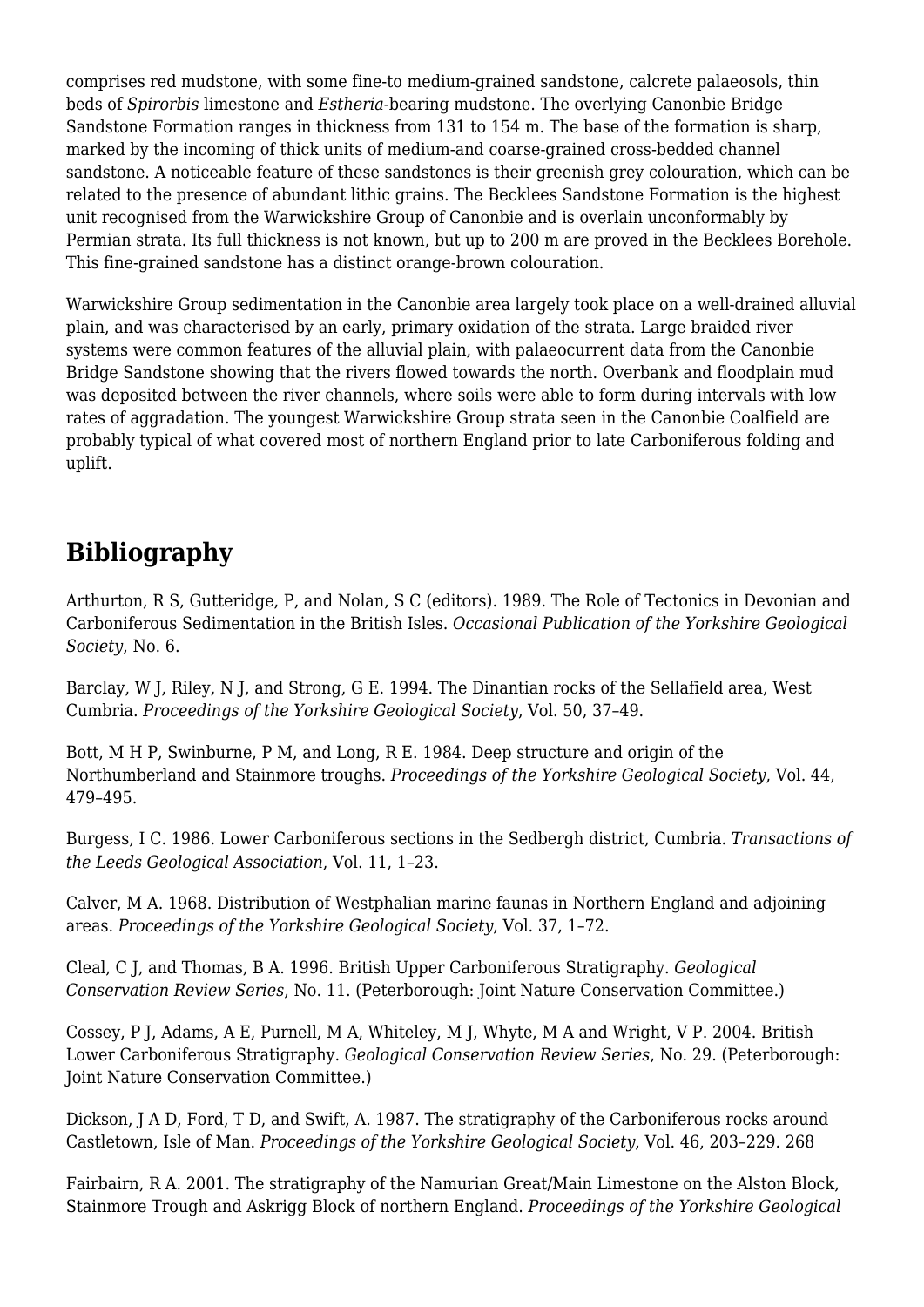*Society*, Vol. 53, 265–274.

Fielding, C R. 1984. A coal depositional model for the Durham Coal Measures of North East England. *Journal of the Geological Society of London*, Vol. 141, 917–931.

Fraser, A J, and Gawthorpe, R L. 2003. An Atlas of Carboniferous Basin Evolution in Northern England. *Geological Society of London, Memoir*, No. 28.

Garwood, E J. 1913. The Lower Carboniferous succession in the north-west of England. *Journal of the Geological Society of London*, Vol. 68 (for 1912), 449–586.

Guion, P D, Fulton, I M, and Jones, N S. 1995. Sedimentary facies of the coal-bearing Westphalian A and B north of the Wales–Brabant High. 45–78 *in* European Coal Geology. Whateley, M K G, and Spears, D A (editors). *Geological Society of London Special Publication*, No. 82.

Heckel P H, and Clayton, G. 2006. Use of the new official names for the Subsystems, Series and Stages of the Carboniferous System in international Journals. Correspondence. *Proceedings of the Geologists' Association*, Vol. 117, 393–396.

Johnson, G A L. 1984. Subsidence and sedimentation in the Northumberland Trough. *Proceedings of the Yorkshire Geological Society*, Vol. 45, 71–83.

Johnson, G A L, and Dunham, K C. 1963. The geology of Moor House. *Nature Conservancy Monograph*, No. 2. (London: HMSO.)

Johnson, G A L, and Nudds, J R. 1996. Carboniferous biostratigraphy of the Rookhope Borehole, Co. Durham. *Transactions of the Royal Society of Edinburgh: Earth Sciences*, Vol. 86, 181–226.

Jones, N S, and Holliday, D W. 2006. The stratigraphy and sedimentology of Upper Carboniferous Warwickshire Group red-bed facies in the Canonbie area of SW Scotland. *British Geological Survey Internal Report*, IR/06/043.

O'Mara, P T, and Turner, B R. 1999. Sequence stratigraphy of coastal alluvial plain Westphalian B Coal Measures in Northumberland and the southern North Sea. *International Journal of Coal Geology*, Vol. 42, 33–62.

Owens, B, and Burgess, I C. 1965. The stratigraphy and palynology of the Upper Carboniferous outlier of Stainmore, Westmorland. *Bulletin of the Geological Survey of Great Britain*, Vol. 23, 17–44.

Reynolds, A D. 1992. Storm, wave and tide-dominated sedimentation in the Dinantian Middle Limestone Group, Northumbrian Basin. *Proceedings of the Yorkshire Geological Society*, Vol. 49, 135–148.

Rippon, J H. 1996. Sand body orientation, palaeoslope analysis, and basin fill implications in the Westphalian A–C of Great Britain. *Journal of the Geological Society of London*, Vol. 153, 881–900.

Rippon, J H. 1998. The identification of syndepositionally active structures in the coalbearing Upper Carboniferous of Great Britain. *Proceedings of the Yorkshire Geological Society*, Vol. 52, 73–93.

Rowley, C R. 1969. The stratigraphy of the Carboniferous Middle Limestone Group of West Edenside, Westmorland. *Proceedings of the Yorkshire Geological Society*, Vol. 37, 329–350.

Smith, T E. 1968. The Upper Old Red Sandstone–Carboniferous junction at Burnmouth,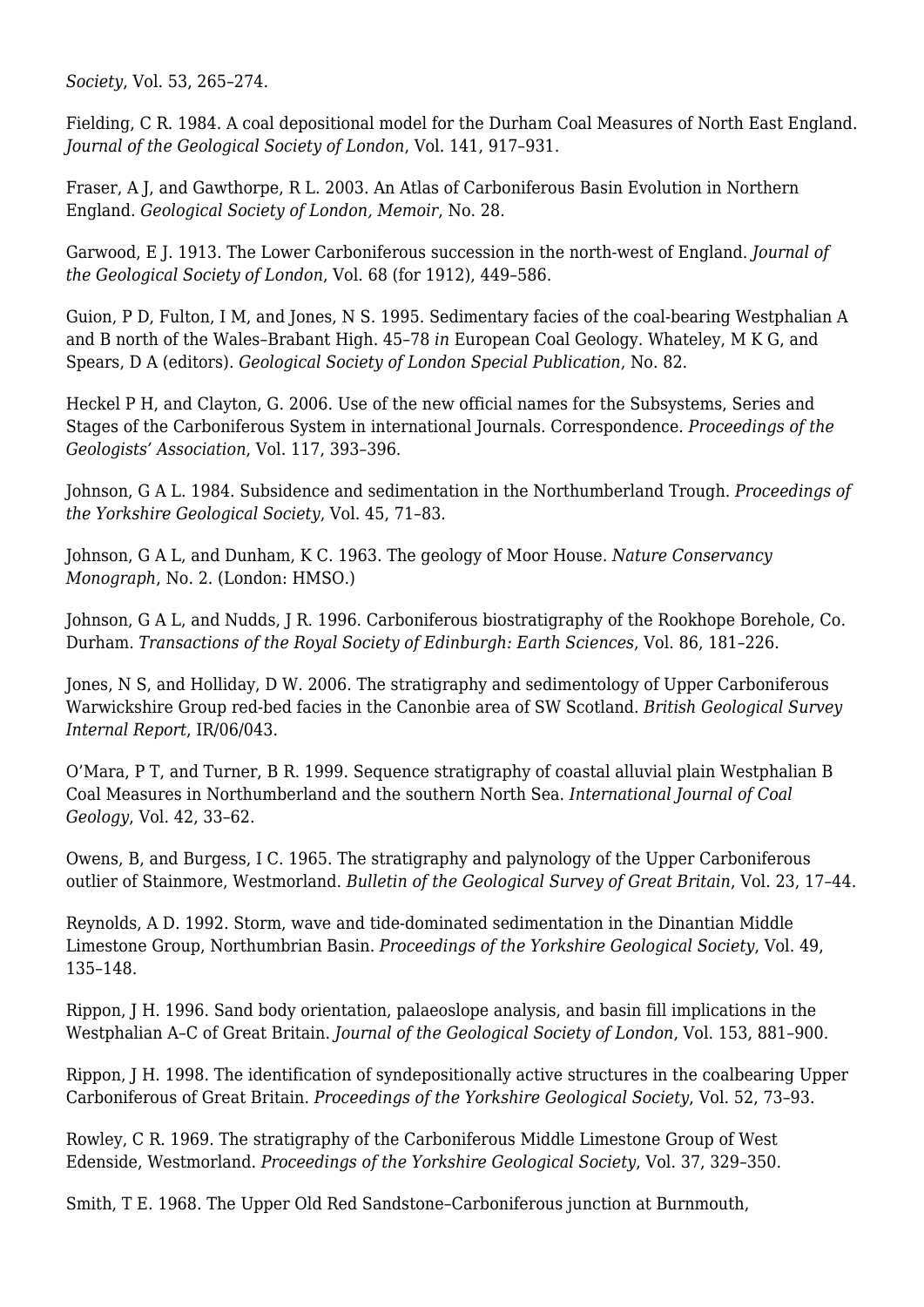Berwickshire. *Scottish Journal of Geology*, Vol. 4, 349–354.

Tucker, M E, Gallagher, J, Lemon, K, and Leng, M. 2003. The Yoredale Cycles of Northumbria: High-Frequency Clastic-Carbonate Sequences of the Mid-Carboniferous Icehouse World. *Open University Geological Society Journal*, Vol. 24, 5–10.

Turner, B R, Younger, P L, and Fordham, C E. 1993. Fell Sandstone Group lithostratigraphy southwest of Berwick-upon-Tweed: implications for the regional development of the Fell Sandstone. *Proceedings of the Yorkshire Geological Society*, Vol. 49, 269–281.

Ward, J. 1997. Early Dinantian evaporites of the Easton-1 well, Solway Basin, onshore, Cumbria, England. 277–296 *in* Petroleum Geology of the Irish Sea and Adjacent Areas. Meadows, N S, and others (editors). *Geological Society of London Special Publication*, No. 124.

Waters, C N, Browne, M A E, Dean, M T, and Powell, J H. 2007. Lithostratigraphical framework for Carboniferous successions of Great Britain (Onshore). *British Geological Survey Research Report*, RR/07/01.

#### Retrieved from

'[http://earthwise.bgs.ac.uk/index.php?title=Warwickshire\\_Group,\\_Carboniferous,\\_Northern\\_England](http://earthwise.bgs.ac.uk/index.php?title=Warwickshire_Group,_Carboniferous,_Northern_England&oldid=28175) [&oldid=28175](http://earthwise.bgs.ac.uk/index.php?title=Warwickshire_Group,_Carboniferous,_Northern_England&oldid=28175)' [Category](http://earthwise.bgs.ac.uk/index.php/Special:Categories):

• [Northern England](http://earthwise.bgs.ac.uk/index.php/Category:Northern_England)

### **Navigation menu**

### **Personal tools**

- Not logged in
- [Talk](http://earthwise.bgs.ac.uk/index.php/Special:MyTalk)
- [Contributions](http://earthwise.bgs.ac.uk/index.php/Special:MyContributions)
- [Log in](http://earthwise.bgs.ac.uk/index.php?title=Special:UserLogin&returnto=Warwickshire+Group%2C+Carboniferous%2C+Northern+England&returntoquery=action%3Dmpdf)
- [Request account](http://earthwise.bgs.ac.uk/index.php/Special:RequestAccount)

### **Namespaces**

- [Page](http://earthwise.bgs.ac.uk/index.php/Warwickshire_Group,_Carboniferous,_Northern_England)
- [Discussion](http://earthwise.bgs.ac.uk/index.php?title=Talk:Warwickshire_Group,_Carboniferous,_Northern_England&action=edit&redlink=1)

 $\Box$ 

### **Variants**

#### **Views**

- [Read](http://earthwise.bgs.ac.uk/index.php/Warwickshire_Group,_Carboniferous,_Northern_England)
- [Edit](http://earthwise.bgs.ac.uk/index.php?title=Warwickshire_Group,_Carboniferous,_Northern_England&action=edit)
- [View history](http://earthwise.bgs.ac.uk/index.php?title=Warwickshire_Group,_Carboniferous,_Northern_England&action=history)
- [PDF Export](http://earthwise.bgs.ac.uk/index.php?title=Warwickshire_Group,_Carboniferous,_Northern_England&action=mpdf)